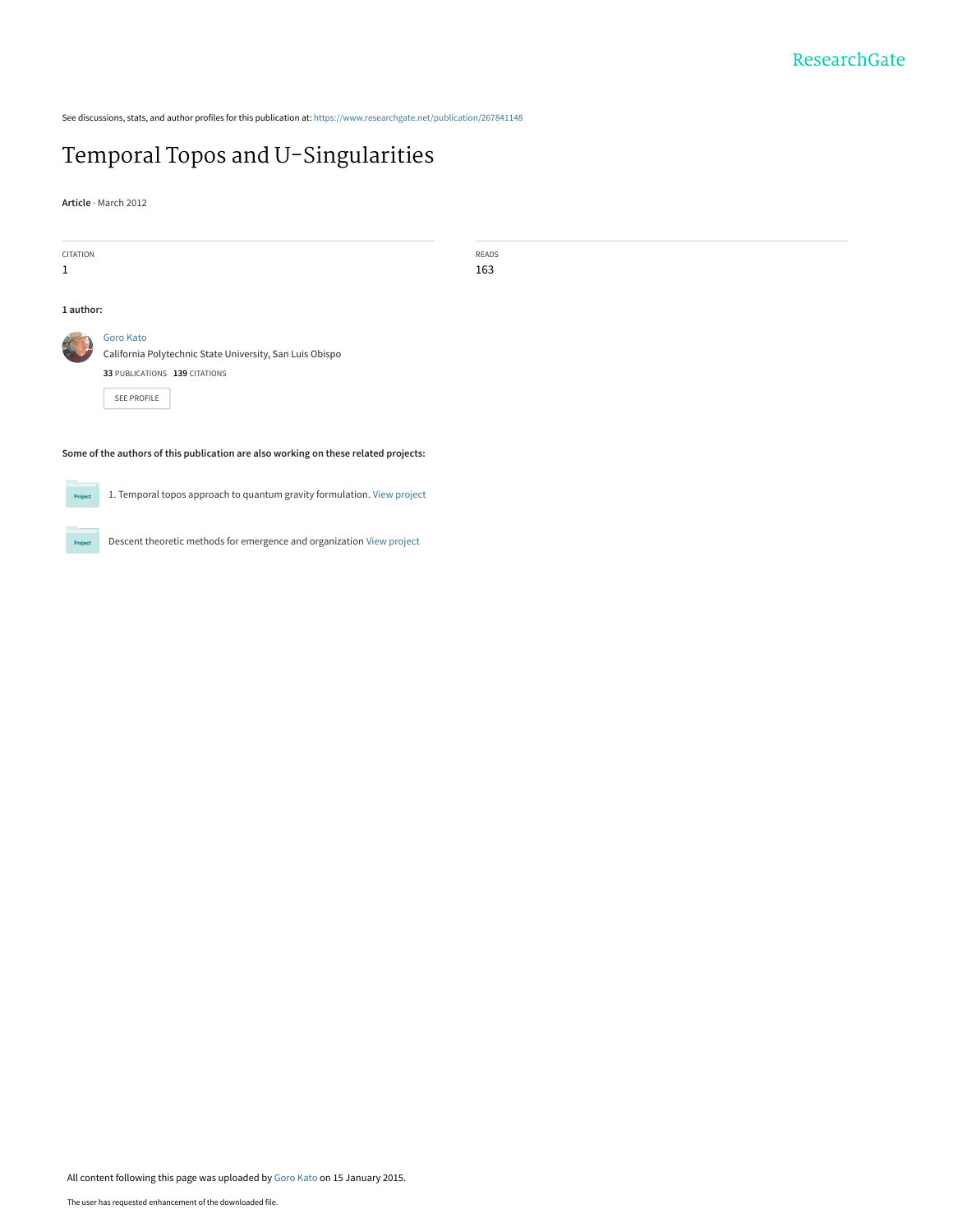## Temporal Topos and U-Singularities

 Goro C. Kato Mathematics Department California Polytechnic State University San Luis Obispo, CA 93407 U.S.A.

#### **Abstract**

 background that retains experimental applications. Several papers and books by C. Isham, C.Isham-A. Doering, F. Van Oystaeyen, A. Mallios-I. Raptis, C. Mulvey, and Guts and Grinkevich, have been published on the methods of categories and sheaves to study quantum gravity. Needless to say, there are well-written treatises on quantum gravity whose methods are non-categorical and non-sheaf theoretic. This paper may be one of the first papers explaining the methods of sheaves with minimally required

Temporal topos (t-topos) is related to the topos approach to quantum gravity being developed by Prof. Chris Isham of the Oxford-Imperial research group (with its foundations in the work of F. W. Lawvere). However, in spite of strong influence from papers by Isham, our method of t-topos is much more direct in the following sense. Our approach is much closer to the familiar applications of the original algebraic geometric topos where little logic is involved.

 with space, time, and space-time are treated differently from a particle associated presheaf. The distinguishable aspects of this paper "Temporal Topos and U-Singularity" from other topos theorists' appoaches are the following. For a particle, we consider a presheaf associated with the particle. By definition, a presheaf is a contravarinat functor; however, in the t-topos theory, such a presheaf need not be defined for every object of a t-site over which the topos of presheaves are defined. When such an associated presheaf is not defined (or non-reified), we say that the presheaf (the particle) is in ur-wave state. Therefore, the duality is already embedded in our t-topos theory. We also have the notion of a (micro) decomposition of a presheaf (a particle) to obtain microcosm objects. Another important aspect of our approach is the associated space and time sheaves for a given particle-presheaf. The sheaves associated Namely, Yoneda Lemma and its embedding are crucial for formulating and capturing the nature of space-time. In this formulation, the space and time sheaves would not exist unless a particle (presheaf) exists. Such a non-locality nature as the EPR type non-locality is also embedded in t-topos. Applications to singularities (a big bang, black holes, and subplanck objects) are formulated in terms of universal mapping properties of direct limit and inverse limit in category theory. Furthermore, the uncertainty principle is formulated through the concept of a micro-morphism in t-site. Our t-topos theoretic approach enables us to formulate a light cone in macrocosm and also in microcosm. However, such a light cone in microcosm has non-reified space-time regions because of the uncertainty principle (a miromorophsim).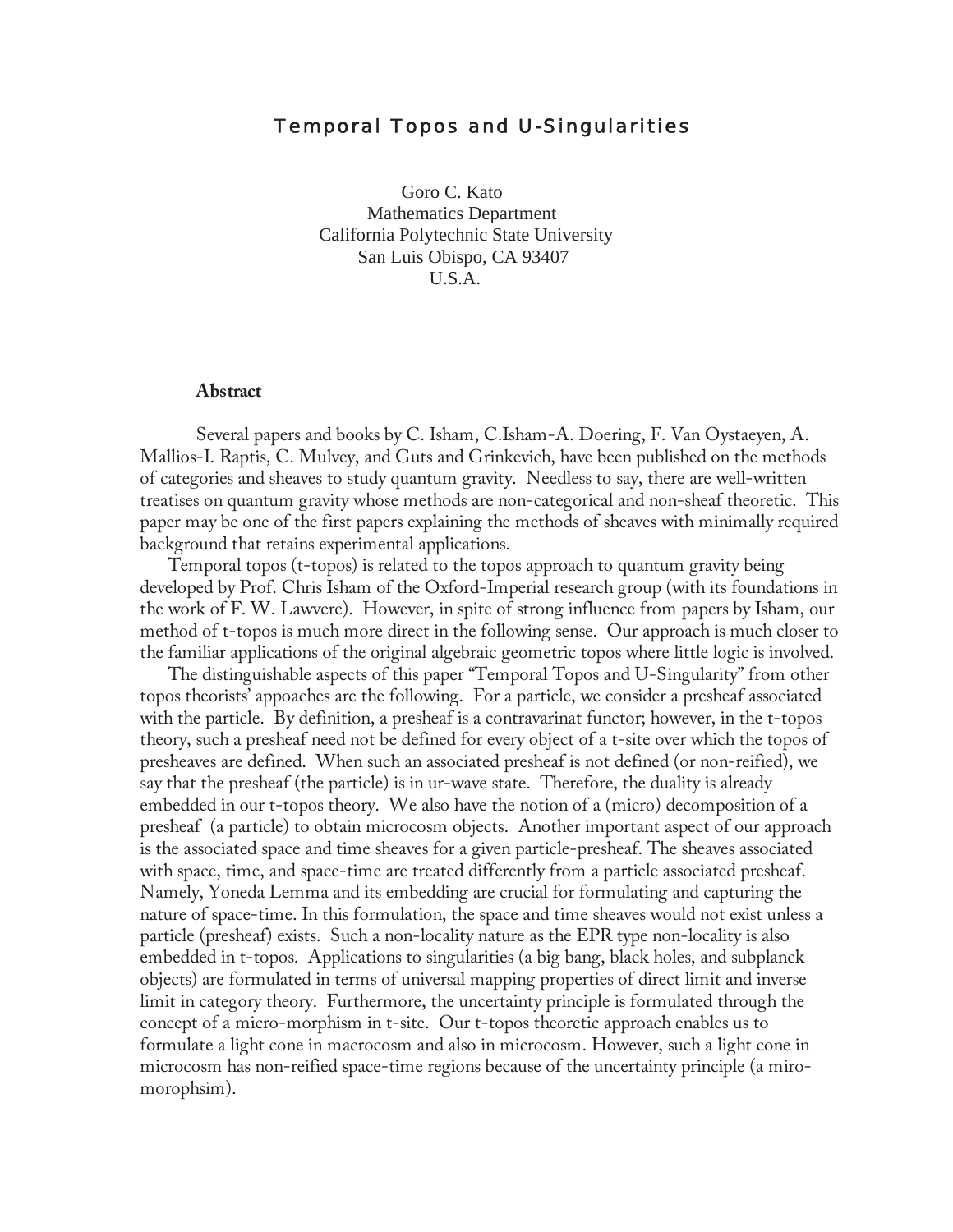#### **Prologue**

 of infinites in physical theory. Introducing a categorical approach to quantum field theory will avoid divergent expressions, e.g., for the total amplitude of a quantum process. One may also take categorical and sheaf theoretic methods as avoidance of the Dedekind-Cantor continuum approach to physical entities. The Dedekind-Cantor type continuum is one of the sources

The concept of a sheaf has been effectively used for the foundations of quantum physics and quantum gravity especially among people in the C. Isham school at Imperial College as in [1], [2], [3], Mallios' school as in [4], [5], and Penrose as twistor cohomology of sheaves in [6]. Even though direct connections to our temporal topos method are not known, a few names should be mentioned: Mulvey, Heller, and Sasin. In particular, the noncommutative geometry approach, called virtual topology of F. Van Oystaeyen, seems to be quite relevant to our work (See the treatise *Virtual Topology and Functor Category*, Tayler and Francis Group, 2007).

 geometry. See [7], [8], [9] for developments and the history of sheaf theory in the theory of holomorphic functions in several complex variables, algebraic analysis, and algebraic

In this article We will summarize what we have obtained in the series on the fundamentals of the theory of temporal topos following [10], [11], [12]. Our method of temporal topos, referred to as t-topos for short, differs from Isham' s and Mallios' schools, and also from the Russian school directed by A. K. Guts and E. B. Grinkevich. However, we should acknowledge the motivational influence coming especially from the paper [1] by C. Isham. As we have mentioned earlier, compared with other approaches to quantum gravity via sheaves, our method is a more direct and straightforward application of commonly used familiar algebraic geometric (categorical-cohomological) methods. That is, in order to express the changing state of a particle over a time period, the associated presheaf representing the particle is "parameterized" by an object in a t-site. We call such an object in t-site a *generalized time period*. Namely, we introduce such a state controlling parameter as a generalized time period-object in the t-site to keep track of varying states of a particle. (See below for more on t-site.)

Our goals include studying the topos of presheaves (t- topos) defined on a t-site and its applications to quantum gravity. However, in t- topos theory, a presheaf is not always defined on every object in a t-site. When it is defined, a presheaf in t-topos theory satisfies the properties of a contravariant functor. This is one of the issues relevant to the Kochen-Specker theorem in [2] and [3]. The t-topos theory is a background independent theory and also a scale independent theory \* (See (\*) below.) in the following sense: all the concepts are defined in our theory in terms of presheaves associated with a macro or micro particle together with the associated space, time, and space-time sheaves. For a particle state in the usual sense, we associate a presheaf *m* so that each particle state of the particle is represented by the reified pair of the presheaf *m* and an object *V* (which is called a generalized time period *V*) in a site *S*. [At the Second International Conference on Theoretical Physics and Topos, held at Imperial College, London, 2003, (\*) C. Isham said (In the definitions in t-topos theory) " --- a particle can be replaced by an elephant."] Such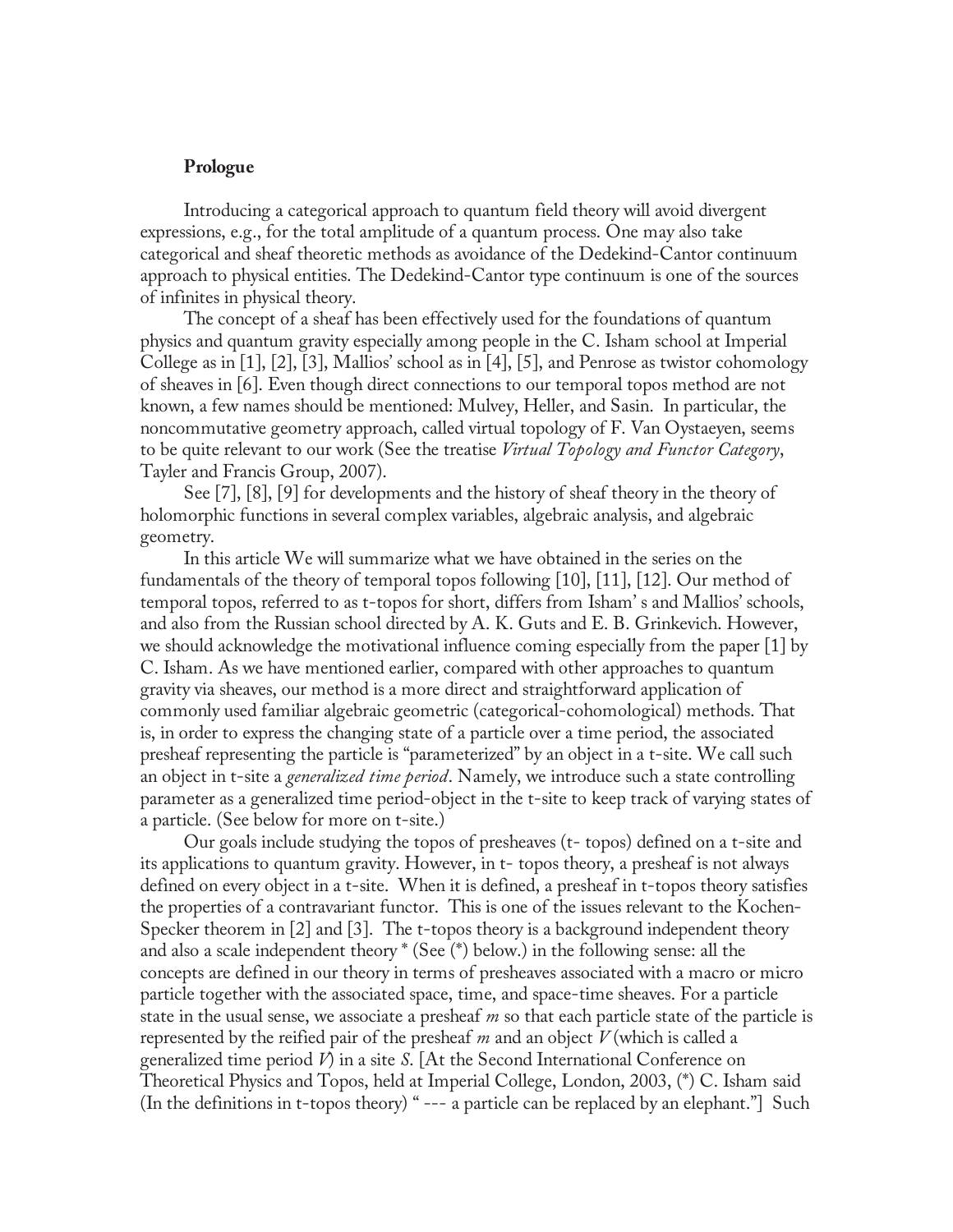a site as used in t-topos theory is called the t-site.

Recall that a site in general is a category with a Grothendieck topology as defined in [9], [14], [15]. An ur-particle state of the presheaf *m* associated with a particle is expressed as *m(V)* as an object in a product category

$$
\prod_{\alpha \in \Delta} C_{\alpha} \ . \tag{0.0}
$$

(See [10], [11], [14].) One of the reasons for introducing the product category indexed by a finite set is that for each physical quantity possibly measured, we need a category where such a measurement (interpreted as a morphism in t-topos) can take place. Following the terminology used among topos theorists, the category  $\hat{S}$  of presheaves on a site  $S$  (with a restricted sense as follows) is said to be a temporal topos or simply t-topos. Namely,  $\hat{S}$  is the category of contravariant functors from the t-site S to  $\prod C_{\alpha}$ . However, such a t<sup>α</sup> ∈Δ topos theoretic presheaf is more restricted than the usual definition of a presheaf. That is,  $m(V)$  may not be defined for every pair of an object  $m$  of  $\hat{S}$  and an object  $V$  of  $S$ .

 $\boldsymbol{Definition}$  A presheaf  $m,$  an object of  $\hat{S}$  , and a generalized time period  $V$ , i.e. an object of *S*, are said to be reified (or compatible) when *m*(*V*) is defined.

topos theory, especially the treatment of space-time sheaf  $\omega = (\kappa, \tau)$ .) Hence, an object of the t-topos  $\hat{S}$  may be more appropriately called an ur-presheaf (or t-presheaf) rather than just a presheaf. Let  $m$  and  $P$  be presheaves, i.e., objects of  $\hat{S}$ . We say that *m* is observed (measured) by *P* over a generalized time period *V* (i.e. an object of the t-site *S*), when there exists a morphism from  $m(V)$  to  $P(V)$ . For a presheaf *m* associated with a particle, there are the space, time, and space-time (pre)sheaves  $\kappa_m$ ,  $\tau_m$ and  $\omega_m$  associated with *m*. The associated (pre)sheaves with space, time and space-time do not exist without the particle. (See the forthcoming [17] for a complete description of t-

 objects of *S*. (See [10], [16] for connections to EPR type non-locality.) Also recall that a presheaf *m* is said to be in a *particle ur-state (or ur-particle state)* if there exists an object  $V$  in  $S$  such that  $m(V)$  is defined. Otherwise,  $m$  is said to be in a *wave ur-state* (or ur-wave state). For example, when such an object *V* in the t-site cannot be specified between the two as in the case of double slit experiment, *m* is said to be in a wave ur-state. (See [15] for the application of t-topos to a double slit experiment.) Recall also that *m* and *m'* are ur-entangled when presheaves *m* and *m'* are defined always on the same

a decomposition of  $m$  and a covering of  $V$  play major roles in defining a notion of entropy. In this paper, for a presheaf *m* representing a particle and for an object *V* in the t-site, a decomposition of *m* and a covering of *V* play major roles in defining a notion of entropy.<br>For a presheaf *m* in  $\hat{S}$ , consider a (micro)decomposition of *m* by subpresheaves  $m_j$ :

$$
m = \prod_{j \in J} m_j \,, \tag{0.1}
$$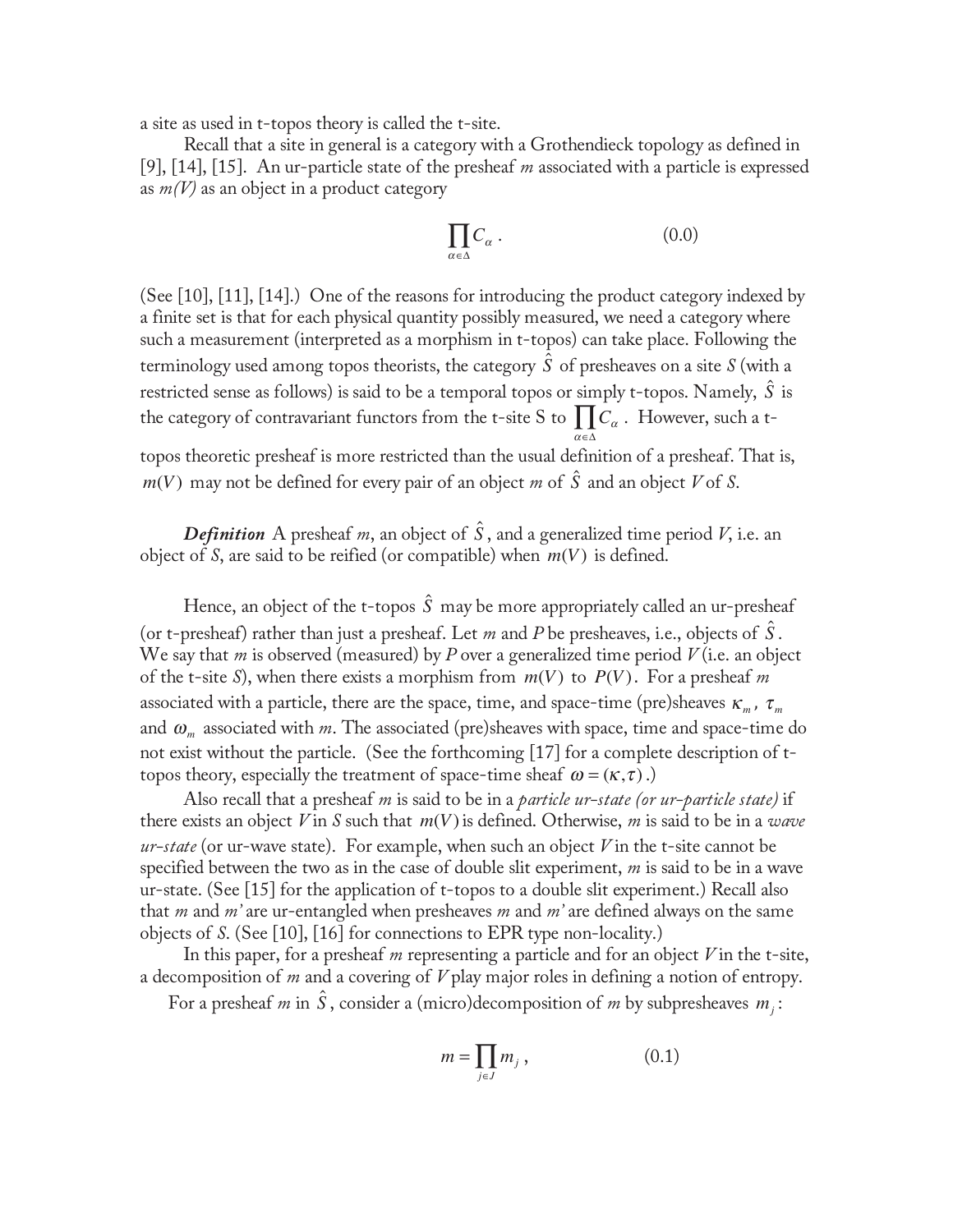and let

$$
\{V \longrightarrow V_k\} \tag{0.2}
$$

be a covering of *V* by a family of objects in the sense of [9], [13], [14]. We will define the various concepts of entropies as the numbers of defined (reified) pairs of those  $m_i$  and  $V_k$ . Among all of the decompositions and coverings of *m* and *V* as in (0.1) and (0.2), respectively, we have compatible pairs  $m_j(V_k)$ . We will define a notion of entropy of the state  $m(V)$  as a number of such compatible pairs in the next section. For a microdecomposition, see [11].

#### **1 Methods of Temporal Topos**

We have introduced notions of a microdecomposition and a micromorphism. For example, the concept of a t-topos theoretic light cone is viewed as a light cone with holes where non-reified states occur. This is because the notion of a micromorphism gives the impossibility of factorization between two states corresponding to two generalized time periods. Together with a microdecomposition and a further refinement of a covering in what will follow, we get similar "unreified" pairs of particle-decomposed presheaves and covering-decomposed objects in a t-site. Such a state as unmatched pairs of particle presheaves and objects in the t-site is considered as an ultra-microcosm, and the state is closer to "u-singularity". Even though the method of t-topos is a more kinematical and qualitative theory, the dynamical aspect is embedded in the space and time sheaves. Namely, space-time sheaf  $\omega = (\kappa, \tau)$  is associated with a particle. Hence, for example, when the curvature of space-time  $\omega_m = (\kappa_m, \tau_m)$  caused by *m* (representing a particle with mass) is measured, the fundamental composition principle can be used to assign a value. (See what will follow.) Another view of a dynamical aspect of t-topos is the following. When two particles, represented by presheaves *m* and *m'* are close enough to influence space-time in the common "region" of two space-time sheaves, then one can associate the two gravitationally interacting particles with the "product space-time" of the associated space-time sheaf induced by *m* and *m'*. (See [17] for details.)

 morphism, if it exists, between two open sets of a topological space. Let a presheaf *m* associated with a particle be observed twice over generalized time periods *V* and *U*. Consider the case where *m* is observed over *V* first and then over *U*. That is, time  $\tau_m(V)$  precedes time  $\tau_m(U)$  in the usual classical linearly ordered sense. Then there exists a morphism *g* from *V* to *U* in the t-site *S*. Such a morphism *g* is said to be a *linearly t-ordered morphism*. Note that not every morphism from *V* to *U* in *S* represents such a linear temporal order in the above sense. This is one of the reasons for introducing the concept of a site rather than just a topological space. Recall that an inclusion is the only

 Suppose that *m* is measured (or observed) by *P* over *V*, then there exists a morphism  $s_V$  from  $m(V)$  to  $P(V)$  which is the definition of an observation (or measurement). Categorically speaking, this means that *s* is a natural transformation (a morphism of functors) from *m* to *P*. Then we have the following diagram: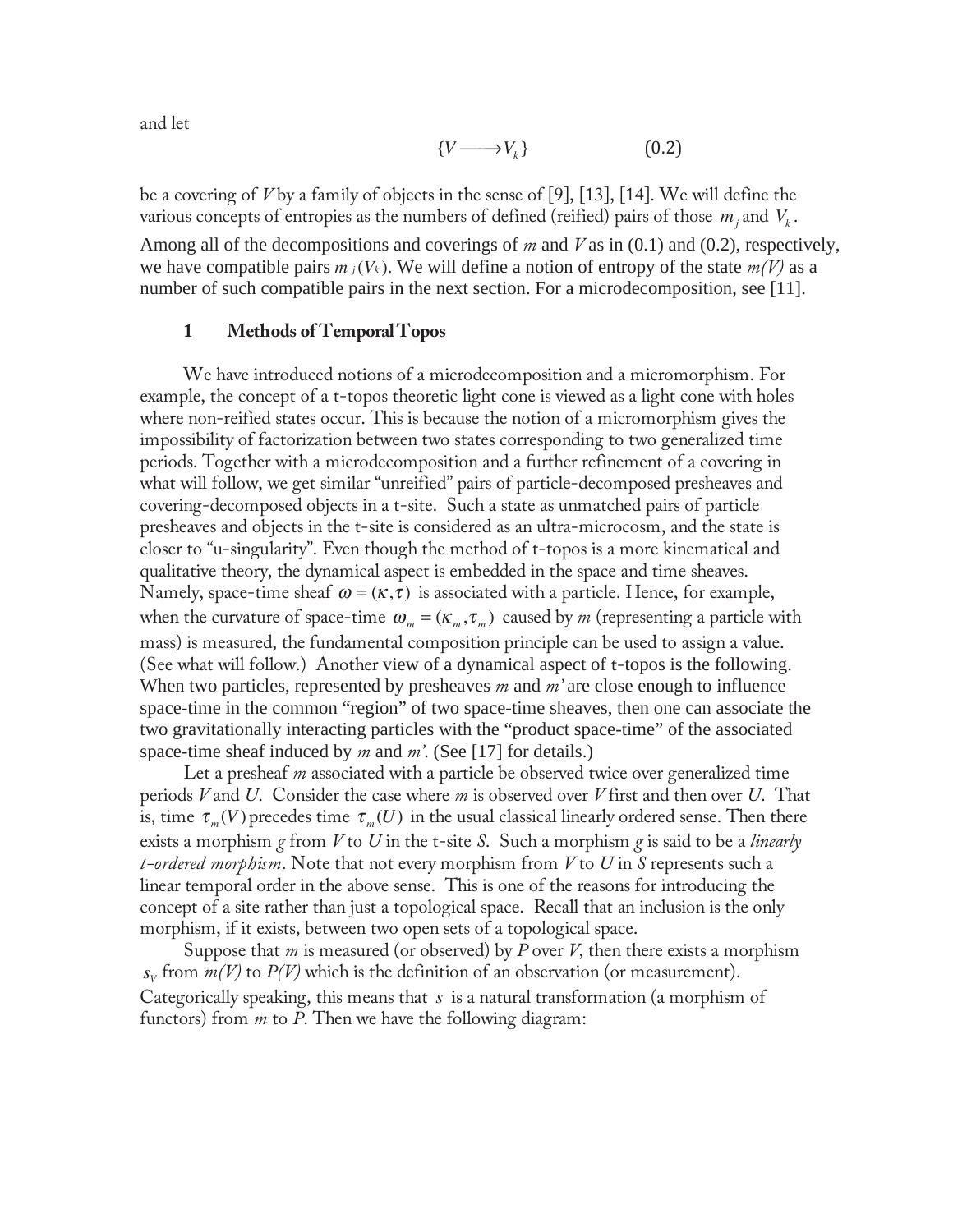$$
m(V) \leftarrow \frac{m(g)}{m(U)}
$$
  
\n
$$
\downarrow \qquad \swarrow
$$
  
\n
$$
P(V)
$$
  
\n(1.1)

where the composition  $s_v \circ m(g)$  in the above diagram should be understood as the measurement of  $m(U)$  by measuring  $m(V)$  by  $P(V)$ . Namely, the image of the composite morphism  $s_v \circ m(g)$  is the amount of information *P* can obtain on the future state  $m(U)$ by measuring the state of *m* over *V*. According to the quantum mechanical way of thinking, the phrase that a particle can *"be"* in several different locations at *"the same time"* has been used. However, such expressions need to be examined more carefully since ttopos gives more precise descriptions of such issues. That is, for a particle to be at a place, an object of t-site must be chosen. Then the particle must not be in a wave ur-state since an object in *S* has been specified. Namely, an expression as "An electron moves from point *A* to point *B* taking all available paths simultaneously" assumes the following. If such an electron were observed in addition to the two states corresponding to  $A$  and  $B$ , then there would be a non-trivial factorization of  $V \rightarrow V$ , i.e.,  $g = g_2 \circ g_1 \text{ via } \{W\}$  in the t-side, corresponding to  $A$  and  $B$ . Then in the diagram

$$
V \xrightarrow{\phantom{S}} U
$$
  
\n
$$
\searrow^{g_1} \nearrow_{g_2}
$$
  
\n
$$
W \qquad , \qquad (1.2)
$$

 $V \xrightarrow{g_1} W$  and  $W \xrightarrow{g_2} U$  would become non-trivial linearly t-ordered morphisms. In particular, if such a  $V \longrightarrow U$  is a micromorphism, then there does not exist such a proper factorization. The number of such paths between  $A$  and  $B$  (linearly t-ordered) are precisely equal to the number of non-trivial factorizations by linearly t-ordered morphisms of  $V \longrightarrow U$ .

For a given state  $m(V)$  of *m* over *V*, assume that there exists an object *V*<sup> $\cdot$ </sup> in the tsite *S* so that  $\tau_m(V')$  precedes  $\tau_m(V)$ . Namely,  $V' \longrightarrow V$  is linearly t-ordered. Continue the process to obtain a sequence of objects, generalized time periods, of *S*. That is, we get

$$
--- \to V" \longrightarrow V' \longrightarrow V.
$$
 (1.3)

A definition of a t-topos theoretic light cone is given in [11]. We will give another definition of a light cone using the presheaf associated with a photon.

 going through *V Definition 1.1* Let  $\gamma$  be a photon presheaf which is observed over a generalized time period *V*. Then consider all the light cone sequences with respect to the state  $\gamma(V)$ , or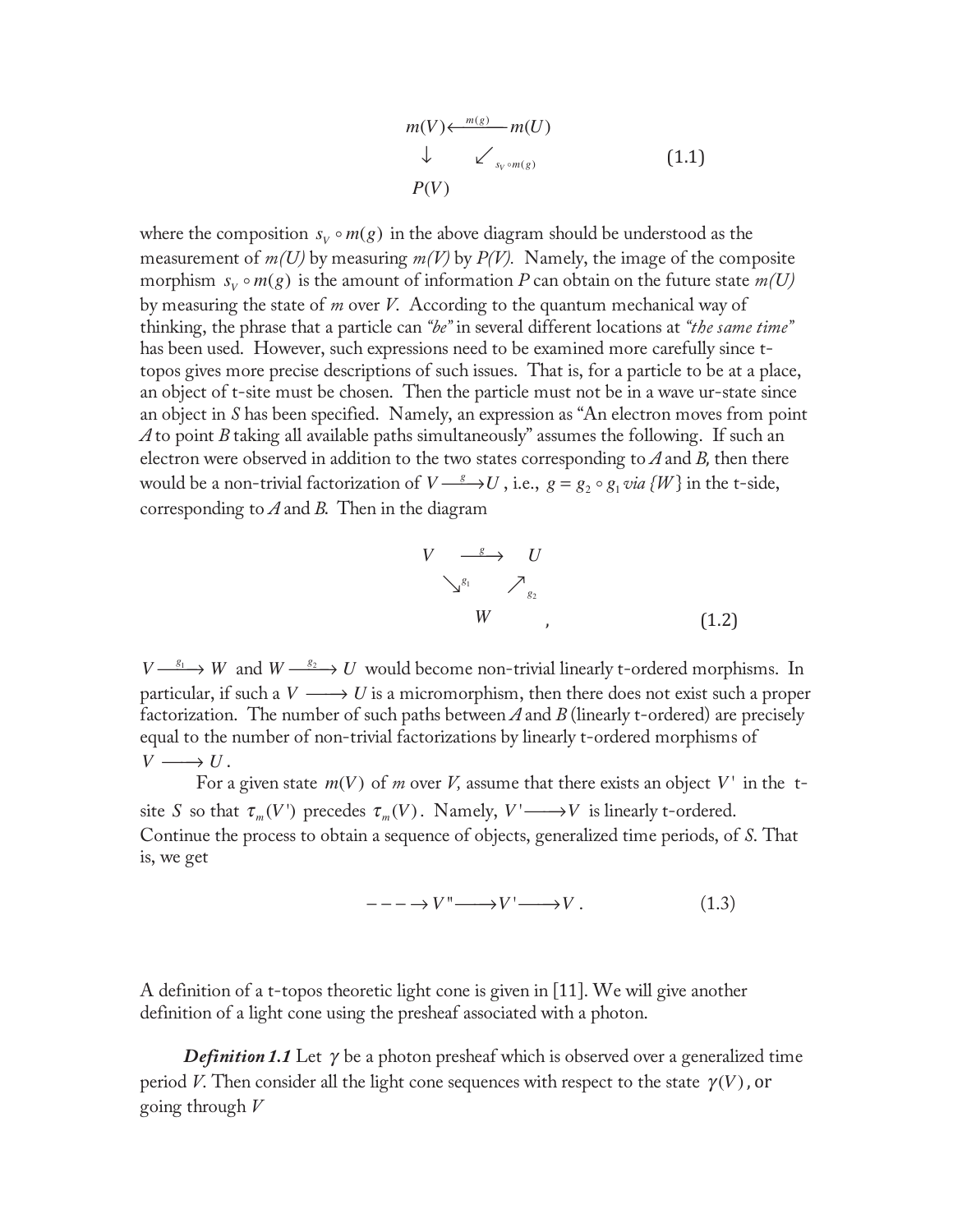$$
---\to \gamma(V_2)\to \gamma(V_1)\to \gamma(V)\to \gamma(V^1)\to \gamma(V^2)\to -\,,\tag{1.4}
$$

where

$$
--- \leftarrow V_2 \leftarrow V_1 \leftarrow V \leftarrow V^1 \leftarrow V^2 \leftarrow --- \tag{1.5}
$$

is an arbitrary sequence of linearly t-ordered objects in *S*. In terms of space-time sheaf, we have

$$
---\to \omega(V_2) \to \omega(V_1) \to \omega(V) \to \omega(V^1) \to \omega(V^2) --- \tag{1.6}
$$

associated with  $\gamma$ .

Note that sequence (1.4) emphasizes the states of  $\gamma$ , and sequence (1.6) emphasizes the corresponding space-time.

#### **2 Entropy and Limits**

We will define the notion of an entropy for a decomposition as in (0.1) of *m* and for a covering as in (0.2) of *V* of objects in the t-topos  $\hat{S}$  and t-site *S*, respectively. Furthermore, we can continue decomposing to get a sequence of decompositions as

$$
\prod_{j\in J} m_j \longrightarrow \prod_{k\in K} m_{jk} \longrightarrow --- \tag{2.1}
$$

*Definition 2.1* The t-entropy of the state  $m(V)$  for a micro-decomposition  $\prod m_j$ *j*∈*J* and a covering  ${V \longrightarrow V_k}_{k \in K}$  of *V* is defined by the number of compatible (reifiable) pairs  $\{m_i(V_k)\}_{i \in J, k \in K}$ .

*Definition 2.2* The formal entropy of  $m(V)$  for the decomposition and the covering is defined by the product of cardinalities of index sets *J* and *K*.

*Definition 2.3* The absolute entropy of the state  $m(V)$  is defined as the maximum number of compatible pairs for all decompositions and coverings of *m* and *V*, respectively.

*Note 2.4* Among the compatible pairs in the definitions of entropies, the corresponding generalized time periods need not be linearly t-ordered. Note also that the rest of the pairs between the decomposition and the covering are the collection of nonreified (non-measurable) particle associated presheaves.

Since a covering  ${V_k \leftarrow V_{k,l}}$  of  $V_k$  of a covering  ${V \leftarrow V_k}_{k}$  of *V* is a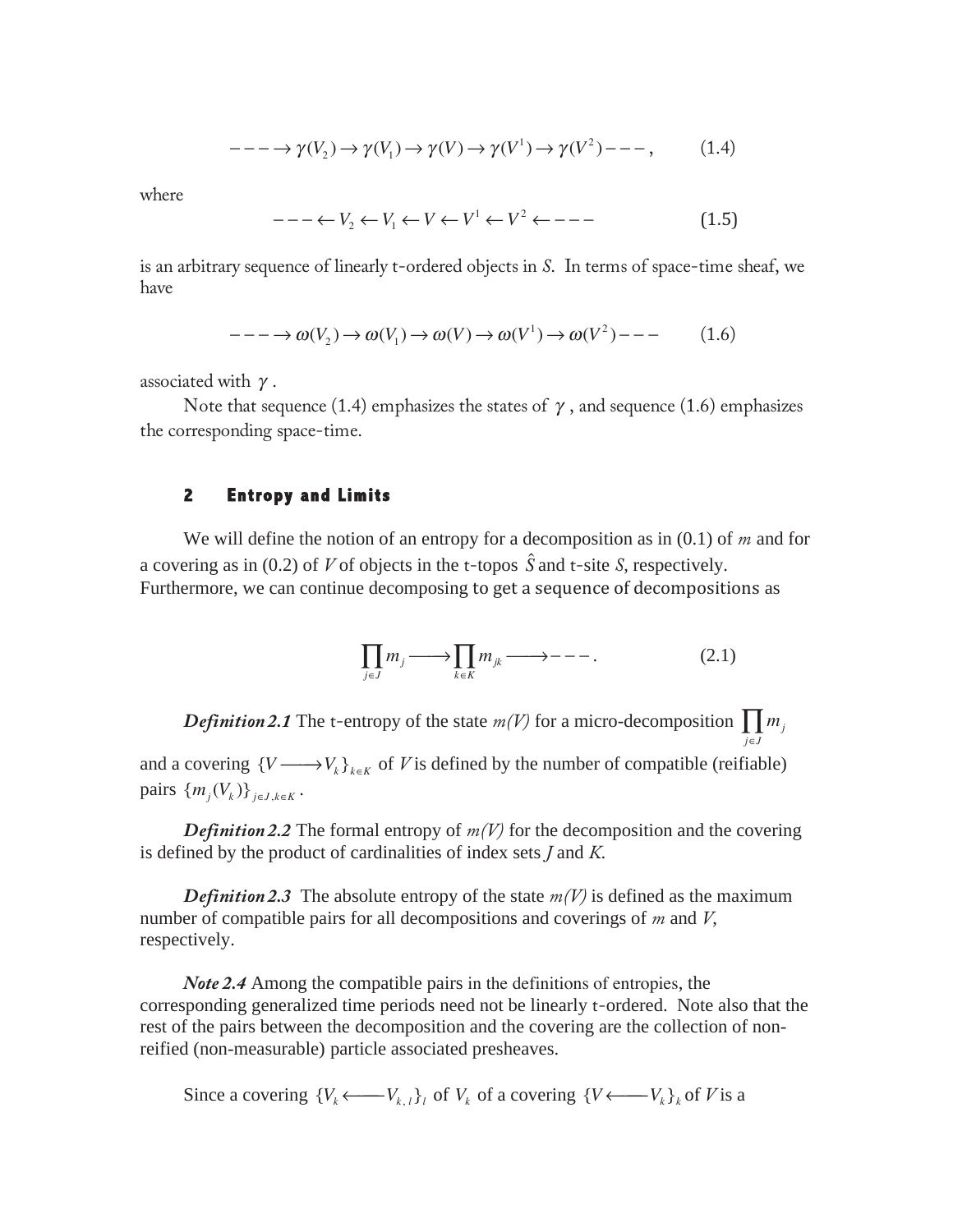covering  ${V \leftarrow V_{k,l}}_{k,l}$  (See [9, 13, 14].), we get a sequence for *V*,

$$
\{V \longleftarrow V_k\}_k \longrightarrow \{V \longleftarrow V_{k,l}\}_{k,l} \rightarrow \cdots \tag{2.2}
$$

Next, we will consider limits of such sequences as in  $(2.1)$  and  $(2.2)$  and sequences as in  $(1.5, 1.6).$ 

 *Definition 2.5* A presheaf *m* is said to be a *fundamental* presheaf when a decomposition in the sense of the sequence (2.1) becomes stable. That is, further decompositions consist of only several isomorphic objects. Namely, all the components of a decomposition are isomorphic presheaves.

*Definition 2.6* An object *V* of the t-site *S* is said to be *fundamental* when a covering of *V* consists of all isomorphic objects to *V* itself.

*Remarks 2.7* (1) A fundamental presheaf should be associated with elementary particles. Such a pair of a fundamental presheaf and a fundamental object of t-site is said to be a *fundamental pair*.

(2) The notion of a direct limit (inverse limit) is defined by a universal mapping property as in [9,13,14]. In this sense, such a notion as a direct (or invese) limit is an ultimate and universal object. Therefore, we propose the following definitions. The direct limit of the sequence (2.1) is said to be an *ur-subplanck decomposition* of *m* since sequence (2.1) is obtained by decomposing each presheaf in each step. Similarly, the direct limit of sequence (2.2) is said to be an *ur-subplanck covering* of *V*.

(3) As such a decomposition in (2.1):

$$
\prod_{j\in J}m_j{\longrightarrow} \prod_{k\in K}m_{jk}{\longrightarrow}---
$$

approaches the direct limit of this sequence, more fundamental presheaves appear. Then a fundamental presheaves  $m_\alpha$  associated with short-lived particles cause severe curvatures of space-time in microcosm. Note that being short-lived means the smallness of the assigned value via *FUNC* of the corresponding time sheaf  $\tau_{m_{\alpha}}(V_{\text{lim}})$  evaluated at the → corresponding  $V_{\text{lim}}$  after sufficient refinements of the covering with more fundamental objects of *S*:

$$
\{V \longleftarrow V_k\}_k \longrightarrow \{V \longleftarrow V_{k,l}\}_{k,l} \longrightarrow \cdots
$$

as in (2.2). Note also that the entropy of such a condition is also small, because the number of reified fundamental pairs of presheaves and objects of *S* decreases, i.e., there are more isomorphic objects in  $\hat{S}$  and  $S$ , respectively. One might associate this t-topos theoretic interpretation of the ultra-microscopic state of short-lived fundamental presheaves  ${m_\alpha}_{\alpha}$  and fundamental objects  ${V_{\text{lim}}}$  of the t-site (i.e., generalized time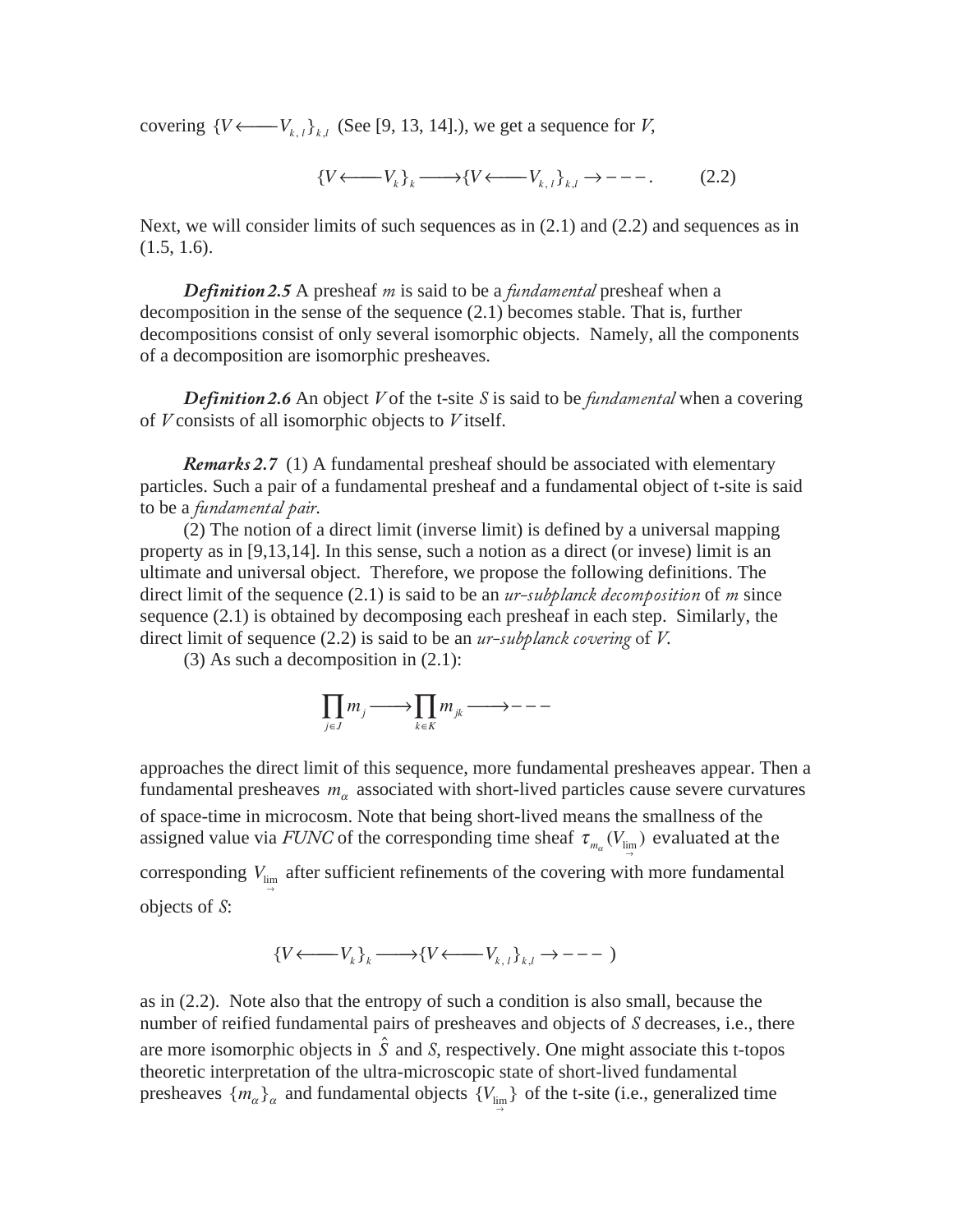periods) with the foam-like condition. For the connections to other singularities, see Remark 3.1(2) in the next section and the Epilogue, where we introduce the notions of urbig bangs of the  $0<sup>th</sup>$  stage and  $(-1)<sup>st</sup>$  stage, respectively.

## **3 U-Singularities**

Let be  $m_{\Omega}$  a fundamental presheaf of  $\hat{S}$ . Assume that  $m_{\Omega}$  was observed at a generalized time period *V* of *S*. Then we can consider such a situation as we have considered earlier. Namely, for this given state of  $m_{\Omega}$  over *V*, i.e.,  $m_{\Omega}(V)$ , assume that there exists an object *V* ' in the t-site *S* so that  $\tau_{m_0}(V)$  may precede  $\tau_{m_0}(V)$ . Namely,  $V' \longrightarrow V$  is linearly t-ordered. Continue this process successively to obtain a sequence of objects, i.e., generalized time periods of *S*. That is, as we evaluate at the (contravariant) fundamental presheaf  $m<sub>o</sub>$ , we get the following sequence

 $- - - \leftarrow m_{\text{o}}(V^{\prime\prime}) \leftarrow m_{\text{o}}(V^{\prime}) \leftarrow m_{\text{o}}(V)$ . (3.1)

The direct limit  $m_{\Omega}(V_{\text{lim}}) = \lim_{m \to \infty} (- - \leftarrow m_{\Omega}(V^{m}) \leftarrow m_{\Omega}(V^{m}) \leftarrow m_{\Omega}(V^{m})$  of (3.1) is

said to be the *inverse u-singularity* of the state  $m<sub>Ω</sub>(V)$ . On the other hand, in Remark (3),  ${m_\alpha(V_{\text{lim}})}$ )} is said to be the *direct u-singularity* of the state  $m(V)$ . By the very definition of a direct limit, the corresponding space-time  $\omega_{m_\Omega}(V_{\lim\limits_{\leftarrow})}$ , and in particular  $\tau_{m_\Omega}(V_{\lim\limits_{\leftarrow})}$ , can not be preceded by any usual classical time. We are assuming the existence of a particle hich has survived from the earliest universe. As a candidate for such a particle

represented by  $\,m_{_\Omega}^{}$ , we can consider cosmic background radiation. At the inverse and direct u-singularity states, only isomorphic fundamental presheaves and fundamental generalized time periods (appearing in the direct limit

of a covering sequence as in (2.2)) are available to be reified.

Remarks 3.1 (1) One may like to associate the "Ancestor's Rule" with the further decompositions of a given state in (2.1) to obtain (or to reach) fundamental presheaves in the following sense. Each individual has  $2^n$  ancestors in the  $n$ generations back. After a certain number of generations, individuals have only several common fundamental ancestors.

(2) The inverse u-singularity and the direct u-singularity correspond to a big bang type singularity and to a microcosm quantum fluctuation, respectively. Notice that the definition of the inverse u-singularity is defined as the direct limit of the sequence (3.1) induced by the linearly t-ordered sequence of generalized time periods (i.e., objects of the t-site). Namely, it is possible to have reified pairs of fundamental presheaves and fundamental generalized time periods without having linearly t-ordered fundamental objects *beyond* the inverse u-singularity. That is,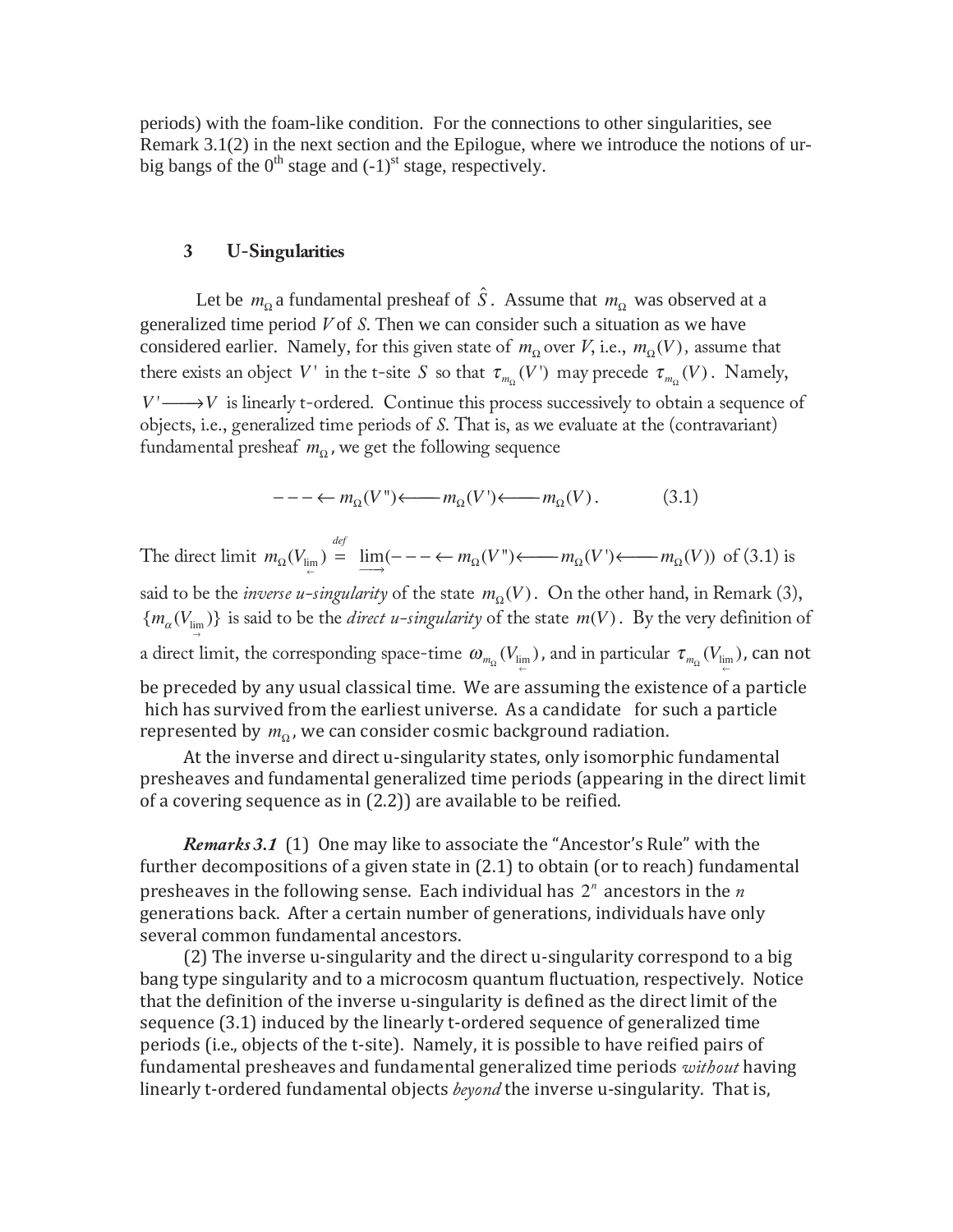beyond the inverse u-singularity, there is no distinction of the time notion of "before and after" in the linearly t-ordered sense and hence also in the classical sense. One might phrase such a state as: possible reified pairs simply exist without the pastfuture notion. Then note also that space sheaf  $\kappa$  and time sheaf  $\tau$  can not be distinguished since there is no particular role difference without a linearly t-ordered concept. Further beyond such a state as no past-future, our t-topos approach does not tell whether there can exist such a situation as no reified pairs of fundamental presheaves and the t-site objects at all or not.

### **Epilogue**

Our basic approach toward quantum behavior of a particle (elementary or not) is to capture an ur-particle state as a reified pair of the associated presheaf *m* and an object *V* of *t-*site. Generally speaking, for a macrocosm presheaf, there are more decompositions, and for a macrocosm covering, there are further refinement coverings. The t-topos theory is a scale independent theory not only because all the concepts are defined independently of the scales, but also in the following sense. For example, for a given morphism in the t-site, the shorter the sequence of the factorization of the morphism is, the more microscopic the morphism. A similar statement can be asserted for a presheaf.

 When presheaf *m* does not have an object to be reified, *m* is said to be in an urwave state. This ur-wave state includes the case of the double slit experiment because such a choice of one object of the t-site can not be determined. When applied to the notion of a light cone of a particle in a microcosm, such a *t-*topos theoretic microscopic light cone is a light cone with missing states where the associated particle presheaves do not have objects from t-site to be reified. One of the missing elements in our approach to t-topos is the aspect of dynamics. However, in the t-topos theory, there is a notion for such relativistic dynamics in terms of the space and time presheaves depending upon a particle (locally defined). For a full-scale description of the space-time sheaf as a measuring device of a particle, see the forthcoming [17]. However, further study is needed to develop the t-topos theory to treat more applications. The development of ttopos methods is still at the early stage. The t-topos aspect of the time delay effect, for example near a black hole, is yet to be formulated. In the near future, our plan is to investigate the t-topos theoretic interpretations of Hawking radiation and quantum tunneling. See our forthcoming papers, e.g., [17]. Our theory may belong to a hidden variable approach (with direct experimental applications) as indicated in [19].

A similarity between a back hole type singularity and a big bang type singularity is the concept of u-singularity, i.e., the categorical notion of a limit (inverse or direct). Namely, for a compatible pair of a presheaf and an object (generalized time period) of the t-site, a quantum fluctuation type singularity is described as limits of microdecompositions of the given presheaf and of micro coverings of the object of the tsite. Meanwhile, a big bang type singularity is given as a limit of a linearly t-ordered sequence for such a compatible object of the t-site with an arbitrary fundamental presheaf. In Remark 3.1, we have considered that fundamental pairs may exist, but no linearly t-ordered time, and furthermore, the totally incompatible (non-reified) state of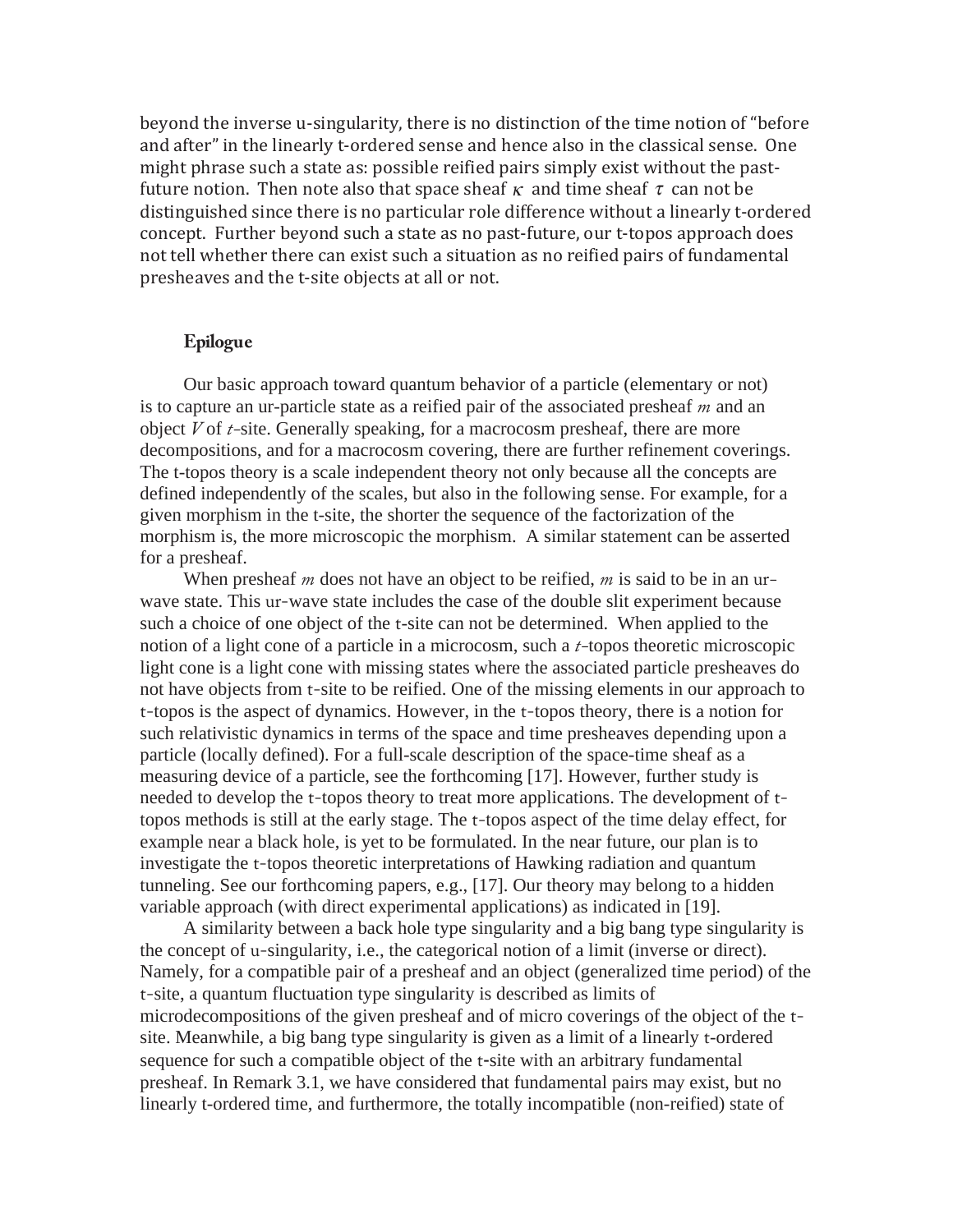fundamental presheaves and fundamental objects of the t-site. We may call such states the *ur-big bang* of the 0*th stage* and the *ur-big bang* of (−1)*st stage*, respectively. The ur-big bang of stage (−1)*st* is the "unmatched melting pot" of presheaves of t-topos and t-site objects without any compatible pairs. Notice that there are similarities between the singularity type of a big bang and ultra microcosm in the sense of the direct u-singularity in Remark 2.7. The difference is also clear as well. The inverse u-singularity is induced by a linearly t-ordered sequence, but the direct u-singularity is induced by the coverings. However, at the level of ur-big bang state of the  $0<sup>th</sup>$  stage and the subplanck covering level, there is a similarity since the both cases are consisting of fundamental pairs without the usual space-time notion. Note also that some results from particle physics may tell us how many fundamental objects are in t-topos and t-site and in particular at the big bang. In order to make the t-topos theory into a quantitative theory, we may be able to use the so called the fundamental composition principle as in [2] and [3] for *V* defined for an operator in a Hilbert space *H* corresponding to a physical quantity. Namely, the following diagram consisting of the vertical morphism of Hilbert space *H* induced by a function from  $\mathbb R$  of real numbers to  $\mathbb R$ 



is commutative. See [2], [3], [10] for details. For the mathematical foundations for ttopos theory, see the forthcoming [17]. In this paper, sheaf cohomology per se does not appear. However, sheaf cohomology via coverings is crucial for Penrose's work as mentioned in Prologue. The papers [4] and [5] by Mallios and Rptis, De Rham cohomology, i.e., the hypercohomolgy with coefficient in the complex of sheaves of differential forms, plays an important role. The methods of sheaf cohomology also appears in [20]. Namely, in order to obtain the Veneziano amplitude, Volovich's *p*-adic string theory requires the computation zeta function obtained from the  $1<sub>st</sub> \rho$ -adic cohomology group of Fermat curve over a finite field in characteristic *p*. (See the references in [20].) More general treatments of cohomologies can be found in [9] and [14]. As for cohomologies of sheaves for physics, see the forthcoming [17].

## **Acknowledgement**

During the last several years the author has been given opportunities to scheme the methods of temporal topos at the following institutions. The author expresses his gratitude toward the individuals and the institutions for the invitations and the hospitality shown during these visits: Antwerp University (Antwerp, Belgium), Lund University (Lund, Sweden), Imperial College (London, U.K.), Darmstadt University (Darmstadt, Germany), Calabria University (Arcavacata di Rende, Italy), George Mason University (Fairfax, U.S.A.), the Institute for Advanced Study (Princeton, U.S.A.), Indian Statistical Institute (Kolkata, India), Kyoto University (Kyoto, Japan), Okayama University (Okayama, Japan), Tsukuba University (Tsukuba, Japan), and Shizuoka University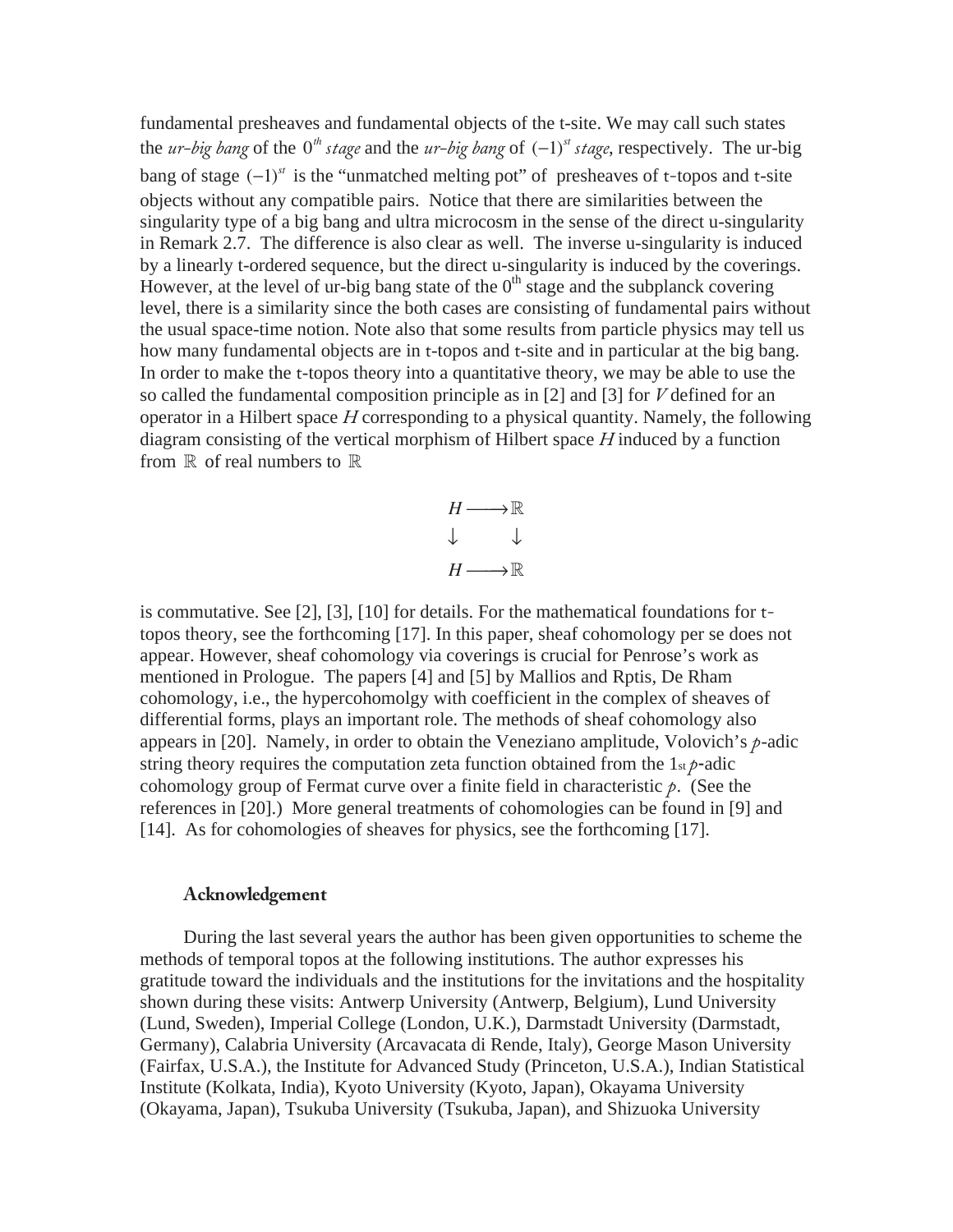(Shizuoka, Japan).

## **References**

[1] Butterfield J. and Isham C. J., Spacetime and the Philosophical Challenge of Quantum Gravity, arxiv:gr-qc/9903072 v1 18 Mar 1999.

[2] Butterfield J. and Isham C. J., Int. J. Theor. Phys. 37 (1998) 2669, quantum ph/980355.

[3] Butterfield J. and Isham C. J., Int. J. Theor. Phys. 37 (1999) 827, quantum ph/9808067.

[4] Mallios, A. and Raptis, I., Finitary, Causal and Quantal Vaccum Einstein Garvity, Int. J. Theor. Phys. 42, 1479 (2003), gr-qc/0209048.

[5] Rapitis, I., Finitary-Algebraic 'Resolution' of the Inner Schwarzschild Singularity, Int. J. Theor. Phys. ; gr-qc/0408045.

[6] Penrose, R., The Road to Reality Alfred A. Knopf, N.Y., (2005).

[7] Grauert, H. and Remmert, R., Coherent Analytic Sheaves, Grundlehren der Mathematischen Wissenschaften, 265, Springer-Verlag, 1984.

[8] Kato, G. and Struppa, D. C., Fundamentals of Algebraic Microlocal Analysis, Pure and Applied Math., No. 217, Marcel Dekker Inc., 1999.

[9] Kato, G., The Heart of Cohomology, Springer, 2006.

[10] Kato, G., Elemental Principles of t-Topos, Europhysics Letters, Vol. 68, No. 4, pp467-472, (2004).

[11] Kato, G., Elemental t.g. Principles of Relativistic t-Topos, Europhysics Letters, Vol. 71, No. 2, pp. 172-178, (2005).

[12] Kato, G., u-Singularity and t-Topos Theoretic Entropy, Int. J. Theor. Phys  $(2010)$  49: 1952 – 1960.

[13] Gelfand, S. I. and Manin, Y. I., Methods of Homological Algebra, Springer, 1996.

[14] Kashiwara H. and Schapira, P., Sheaves and Categories, Springer, 2006.

[15] Kato, G. and Tanaka, T., Double-slit Interference and Temporal Topos,